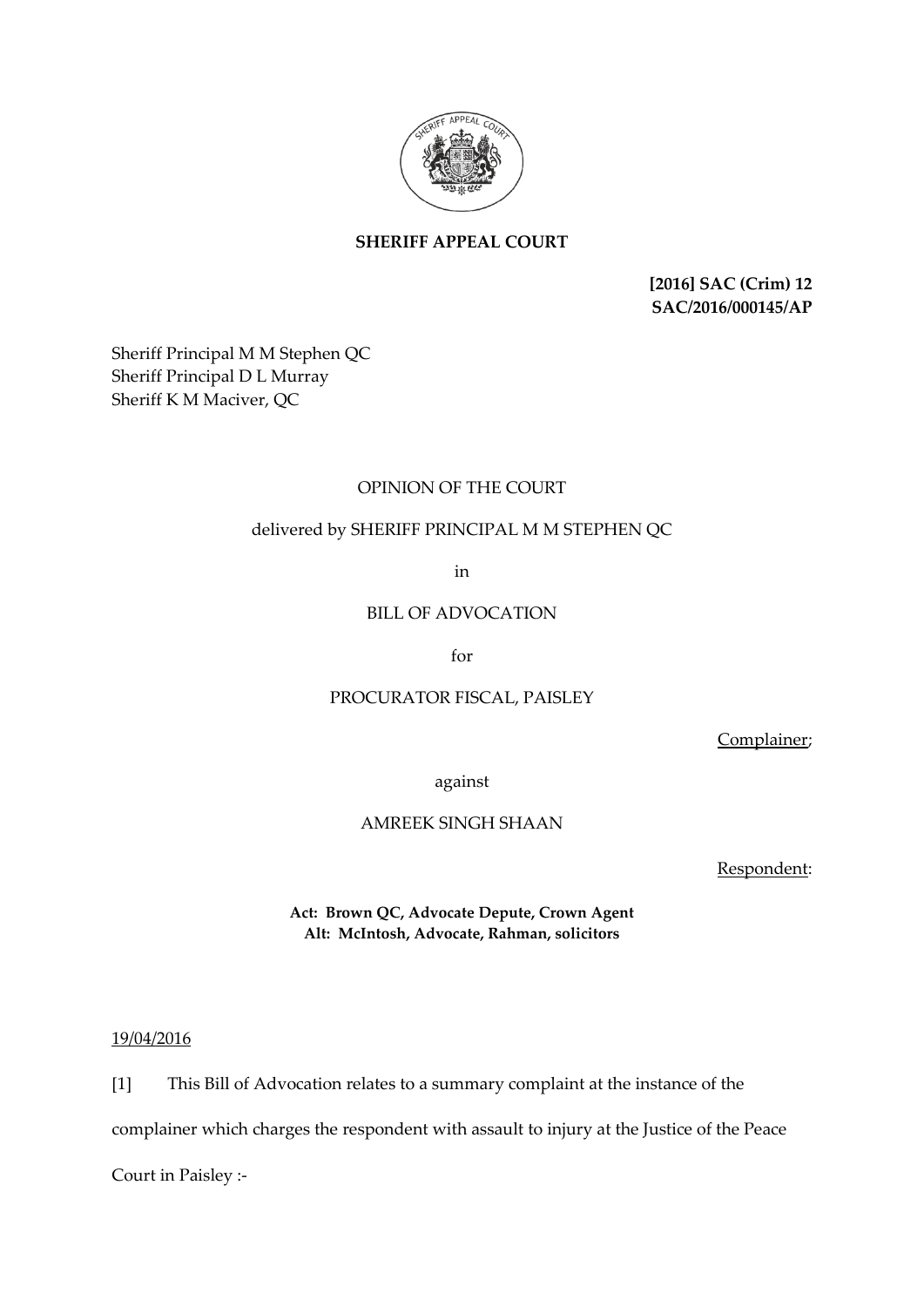*"(001) on 13th March 2015 at Ajubi restaurant ,133 Main Road, Elderslie you AMREEK SINGH SHAAN did assault Gurthag Singh ,care of the Police Service of Scotland and did repeatedly punch him on the head and body and strike him on the head with an unknown object to his injury "*

[2] The Bill complains that the decision of the Justice of the Peace to refuse a Crown motion for adjournment of the trial diet on 11 February 2016 leading to the complaint being deserted simpliciter, is unjust , erroneous and contrary to law. The complainer seeks recall of that decision and remit to the Justice of the Peace Court for further diets to be fixed.

[3] The respondent pled not guilty to the charge by letter intimated to the complainer. On 12 October 2015 the court fixed intermediate and trial diets for 20 January and 11 February 2016 respectively. At the intermediate diet the case was continued to the trial diet in February.

[4] At the trial diet the complainer in this charge attended, however another civilian witness necessary for corroboration of the charge did not. Police officers had delivered correspondence relating to his attendance at court to him at his home address which had not been responded to. Enquiries made after the intermediate diet disclosed that the witness had moved to London. When contacted by police the witness indicated that he did not intend returning to Paisley to give evidence.

[5] The complainer's depute made a motion for adjournment of the trial and for a witness warrant. That motion was opposed by the respondent's solicitor on the basis that nearly a year had passed since the incident. The Justice of the Peace refused to grant an adjournment or a witness warrant.

[6] The justice in his report gives reasons for his decision to refuse both the Crown motion for a witness warrant and to adjourn the trial. In his report he states: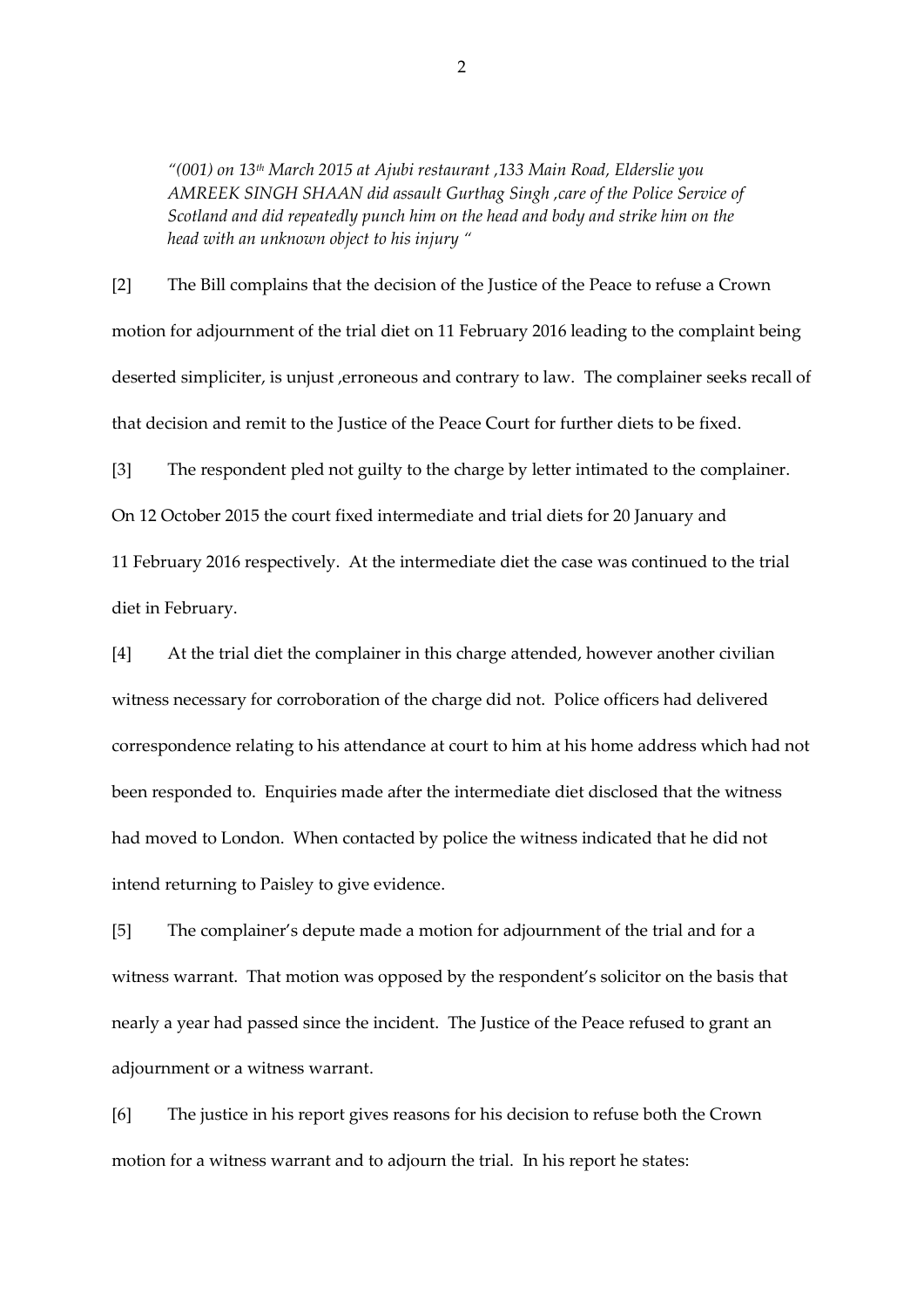*"In coming to this conclusion I noted that the offence had allegedly taken place in March 2015 and was therefore almost one year old .I also took into account that there had been no reference ,at intermediate diet stage ,to any difficulty in citing witnesses. Rather, parties had indicated that they were ready for trial and the matter was accordingly continued to the trial diet already fixed. I did not consider it cost effective to bring the witness from London (in custody).I also had some doubts as to whether he would reappear for trial, given his reluctance so far. Finally, I took into account the public interest in having summary justice dealt with expeditiously "*

[7] The advocate depute referred to the procedural history of the complaint which first called in court in October 2015. The decision complained of was taken at the first trial diet in February 2016. The Crown motion to adjourn was due to the corroborating witness failing to attend court. He had moved to London and was avoiding service. The respondent's opposition to an adjournment rested solely on the age of the case. It was submitted that the Justice of the Peace had failed to apply the test set out in *Tudhope* v *Lawrie* 1979 JC 44 which required him to consider the question of prejudice – that is prejudice to the prosecutor; the accused and public interest. The justice has misdirected himself in law by failing to consider adequately the prejudice to the prosecutor and the lack of prejudice to the accused. The advocate depute referred to the *dicta* of Lord Cameron in the final paragraph of *Tudhope* v *Lawrie* which encapsulated the justice's error:-

*"Having considered the admitted facts in the Sheriff's Report we are of the opinion, for the reasons we have given, that he has materially miscalculated the relative weights to be given to the prejudicial consequences to which his decision would give rise and that this material miscalculation fatally vitiates his decision. In our opinion to refuse the adjournment which the Crown sought was oppressive, and the Sheriff's interlocutor must be recalled and the case remitted to the Sheriff at Hamilton to proceed as accords."*

In any event, it was argued that the justice misdirected himself in law by refusing the complainer's depute's motion for a witness warrant. The justice took into account an improper and irrelevant consideration namely, the cost effectiveness of bringing the reluctant witness from London to Paisley. Accordingly, the Bill should be passed.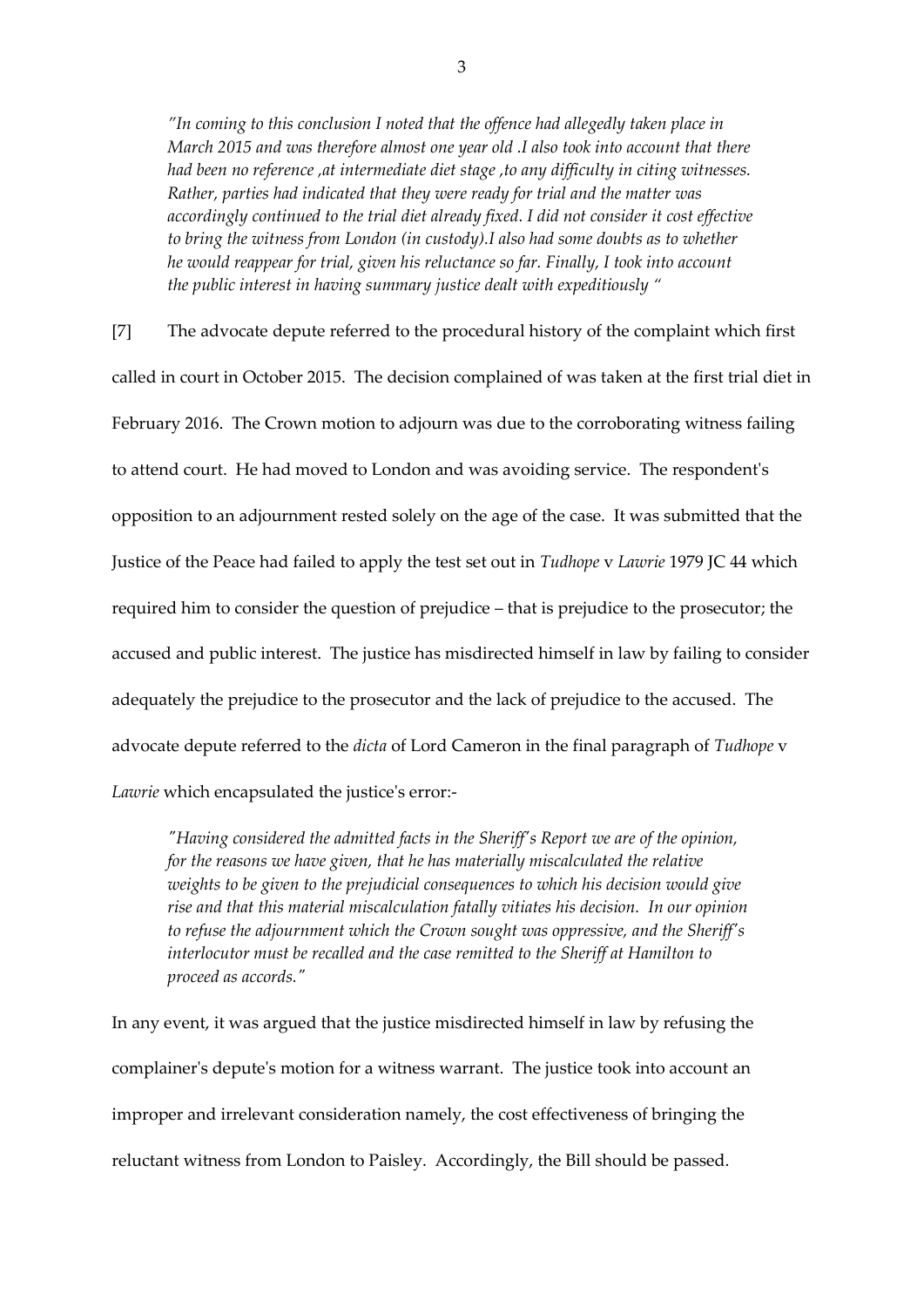[8] Counsel for the respondent under reference to *Walker* v *Dunn* [2015] HCJAC 119 argued that the Justice of the Peace had referred correctly to the various prejudices which he had to give consideration to and that a failure to give a particular factor a greater or lesser amount of weight was not in itself a ground for the successful review of his discretionary decision. The Bill should be refused.

[9] When a decision is challenged by way of Bill of Advocation it is necessary to consider whether the sheriff or justice at first instance reached a decision which no reasonable court or justice could have reached. Lord Cameron in *Tudhope* v *Lawrie* 1979 JC 44 at page 49 when referring to *Skeen* v *McLaren* 1976 SLT (Notes) 14 points out that there requires to be a balancing of the various interests involved, these being, prejudice to the prosecutor; prejudice to the accused and prejudice to the public interest in general. In this case, we are of the opinion that the Justice of the Peace failed to weigh up these considerations properly. Had he done so he ought to have recognised that this is a serious charge especially in the justice's jurisdiction; it is in the public interest that the complainer be afforded the opportunity of bringing evidence to prove the charge. The decision of the justice brought this prosecution to an end. There is no fault, error or carelessness which can be attributed to the complainer in his preparation for trial. The witness was a reluctant witness and had failed to co-operate with the prosecutor. He was said to be avoiding service. The justice appears to have misdirected himself in his assessment of the extent of the prejudice to the complainer who by the decision of the justice is prevented from proceeding with the prosecution of this case. The justice erred in ignoring or discounting the public interest that those charged with violent conduct are brought to justice. In the circumstances which faced the justice in this case, the legitimate aim of speedy justice yields to these other considerations. No specific prejudice was advanced on behalf of the

4